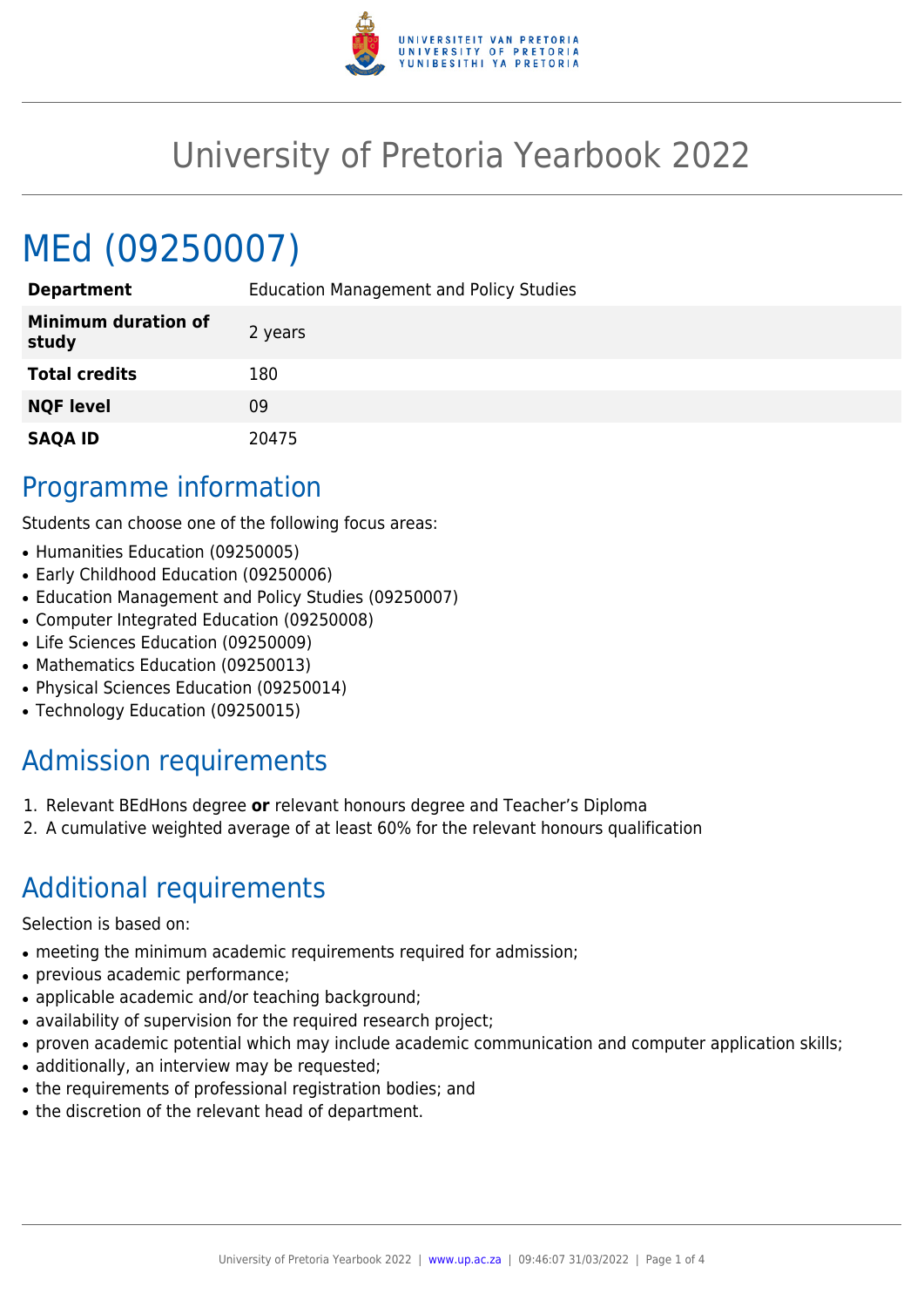

# Other programme-specific information

- Renewal of registration after the two-year period is permitted only under special circumstances in which case the head of department may give approval for a limited fixed extension of this period in terms of the set procedures.
- Students will be granted two opportunities to pass NMQ 801. Unsuccessful candidates will not be allowed to continue with the programme.
- This requirement applies to both the full research as well as the coursework master's degrees.

# Research information

All master's students must submit a dissertation or a mini-dissertation and must pass Research Proposal (NMQ 801). For the MEd research degree programmes, a dissertation on a topic approved by the Dean on the recommendation of the relevant head of department must be submitted, following the approval of a complete research proposal. A literature study is not acceptable.

- Each successful student must submit a bound paper copy as well as two electronic copies of the approved minidissertation/dissertation to the Head: Student Administration in the format specified by the Faculty and in accordance with the minimum standards set by the Department of Library Services (see <http://upetd.up.ac.za/authors/ publish/ standards.htm#specs>), before 15 February for the Autumn graduation ceremonies and before 15 July for the Spring graduation ceremonies. Failure to meet these deadlines will result in the degree being awarded during a subsequent series of graduation ceremonies
- All students have to submit a research proposal during the first year of registration and defend it successfully before a panel of examiners appointed by the Dean, in collaboration with the relevant head of department, Supervisor and Research Coordinator, before they can start with the research.
- Students have to apply for ethical clearance to the relevant head of department and Ethics Committee and only commence with field work once the application for ethical clearance has been approved by the Ethics Committee.
- Students have to present a progress report on the research to the supervisor annually. Continued reregistration depends on satisfactory annual progress.
- All students have to attend the research capacity building sessions on quantitative and qualitative research at master's level.

# Pass with distinction

The MEd degree is conferred with distinction on a student who obtains at least 75% in the dissertation.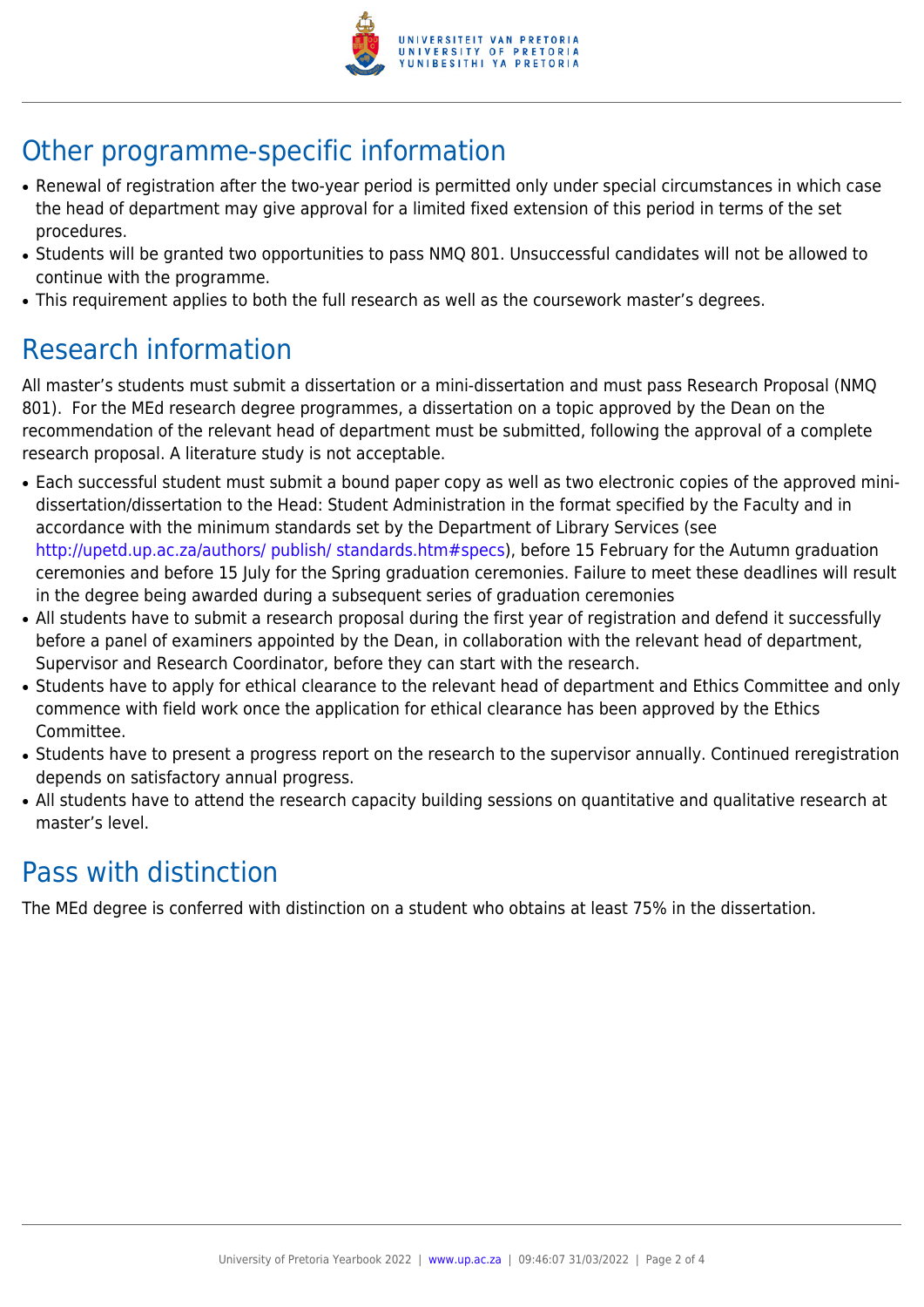

# Curriculum: Year 1

**Minimum credits: 180**

### **Fundamental modules**

### **Research proposal 801 (NMQ 801)**

| <b>Module credits</b>         | 0.00                           |
|-------------------------------|--------------------------------|
| <b>NQF Level</b>              | 09                             |
| Language of tuition           | Module is presented in English |
| <b>Department</b>             | <b>Humanities Education</b>    |
| <b>Period of presentation</b> | Year                           |

#### **Module content**

Development of a research proposal. Research methodology. Overview and principles of quantitative and qualitative research methodology. Data collection methods, data analysis methods, paradigm analysis and theoretical frameworks for educational studies. Global theoretical perspectives in education.

### **Core modules**

### **Dissertation: Education management and policy studies 891 (OWB 891)**

| <b>Module credits</b>         | 180.00                                         |
|-------------------------------|------------------------------------------------|
| <b>NQF Level</b>              | 09                                             |
| <b>Prerequisites</b>          | No prerequisites.                              |
| Language of tuition           | Module is presented in English                 |
| <b>Department</b>             | <b>Education Management and Policy Studies</b> |
| <b>Period of presentation</b> | Year                                           |

#### **Module content**

A dissertation conducted under supervision of a supervisor in the area of education management and policy studies.